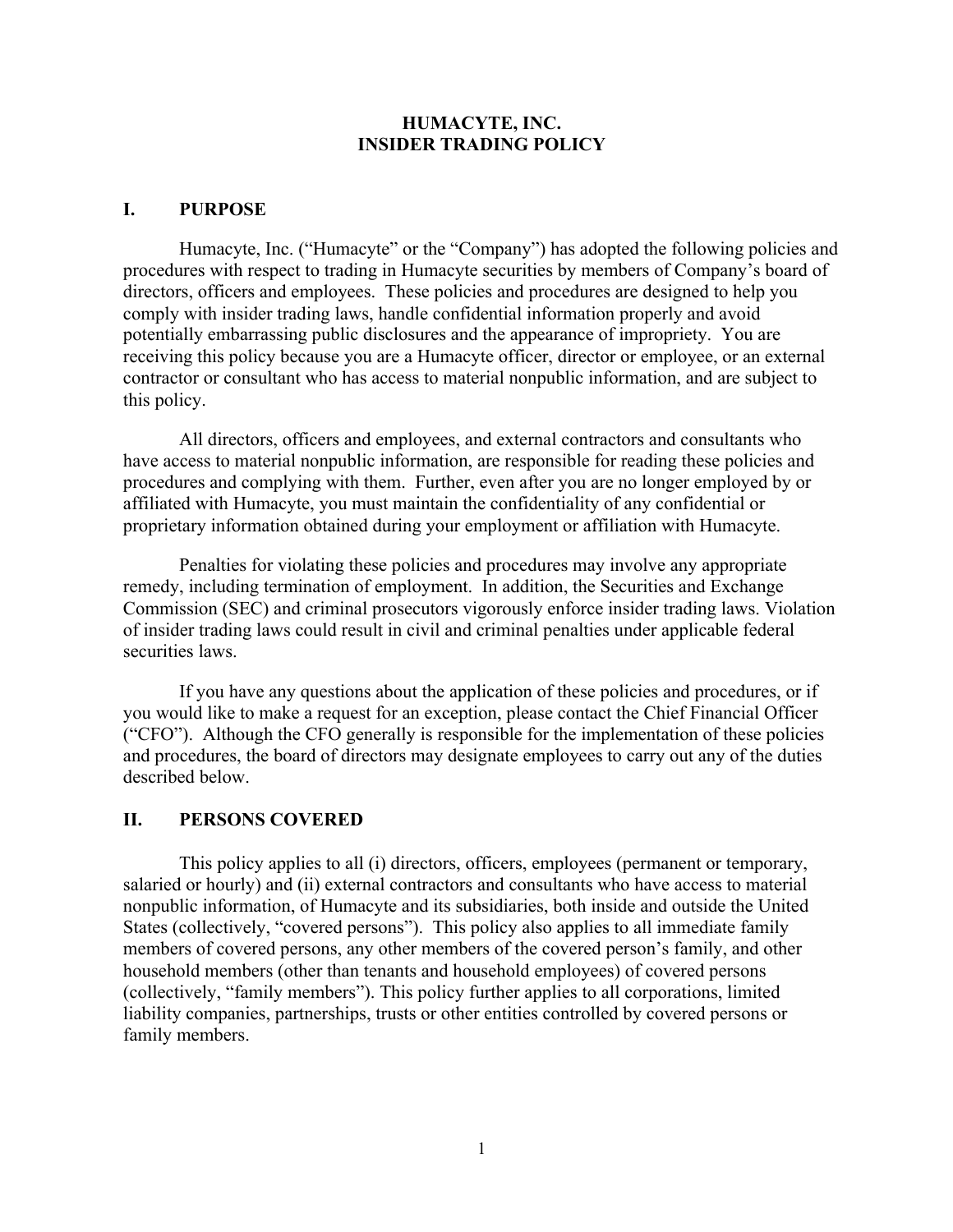#### **III. COVERED TRANSACTIONS**

This policy applies to all transactions in all Humacyte securities, which may include common stock, preferred stock, debt securities, warrants or options to acquire common stock, derivative securities, units or any other type of securities that the Company may issue. This policy also applies to securities of other companies about which you learn material nonpublic information during the course of your relationship with Humacyte.

## **IV. POLICY AGAINST INSIDER TRADING**

## **A. General Prohibition Against Insider Trading**

Federal and state laws prohibit "insider trading," the purchase or sale of securities, in breach of a fiduciary duty or other relationship of trust and confidence, on the basis of material nonpublic information about the security. Any covered person, or any other person designated by this policy, who has material nonpublic information relating to Humacyte may not, until the information becomes public or is no longer material:

- engage in transactions in Humacyte securities, directly or indirectly, except as specifically noted herein;
- recommend the purchase or sale of any Humacyte securities;
- engage in any other action to take personal advantage of that information, including but not limited to, passing on or "tipping" that information to someone who uses it for personal gain, regardless of the quantity of securities traded;
- disclose material nonpublic information to persons within Humacyte whose jobs do not require them to have that information, or outside of Humacyte to other persons, including, but not limited to family, friends, business associates, investors and expert consulting firms, unless any such disclosure is made in express accordance with Humacyte's policies regarding the protection or authorized external disclosure of information concerning the Company; or
- assist anyone engaged in the above activities.

Tipping arises when a covered person discloses material nonpublic information about Humacyte or another publicly-traded entity to another person or recommends another person to trade in the securities of a company while in possession of material nonpublic information about that company, and that person either (i) trades in a security of the company in respect of which you provided information or (ii) provides the information to a third person who then makes a trade in a related security. Tipping is illegal even if you do not personally make a trade or otherwise benefit from disclosing the information.

In addition, any covered person who learns of material nonpublic information about another entity with whom Humacyte does business may not trade in that entity's securities until the information becomes public.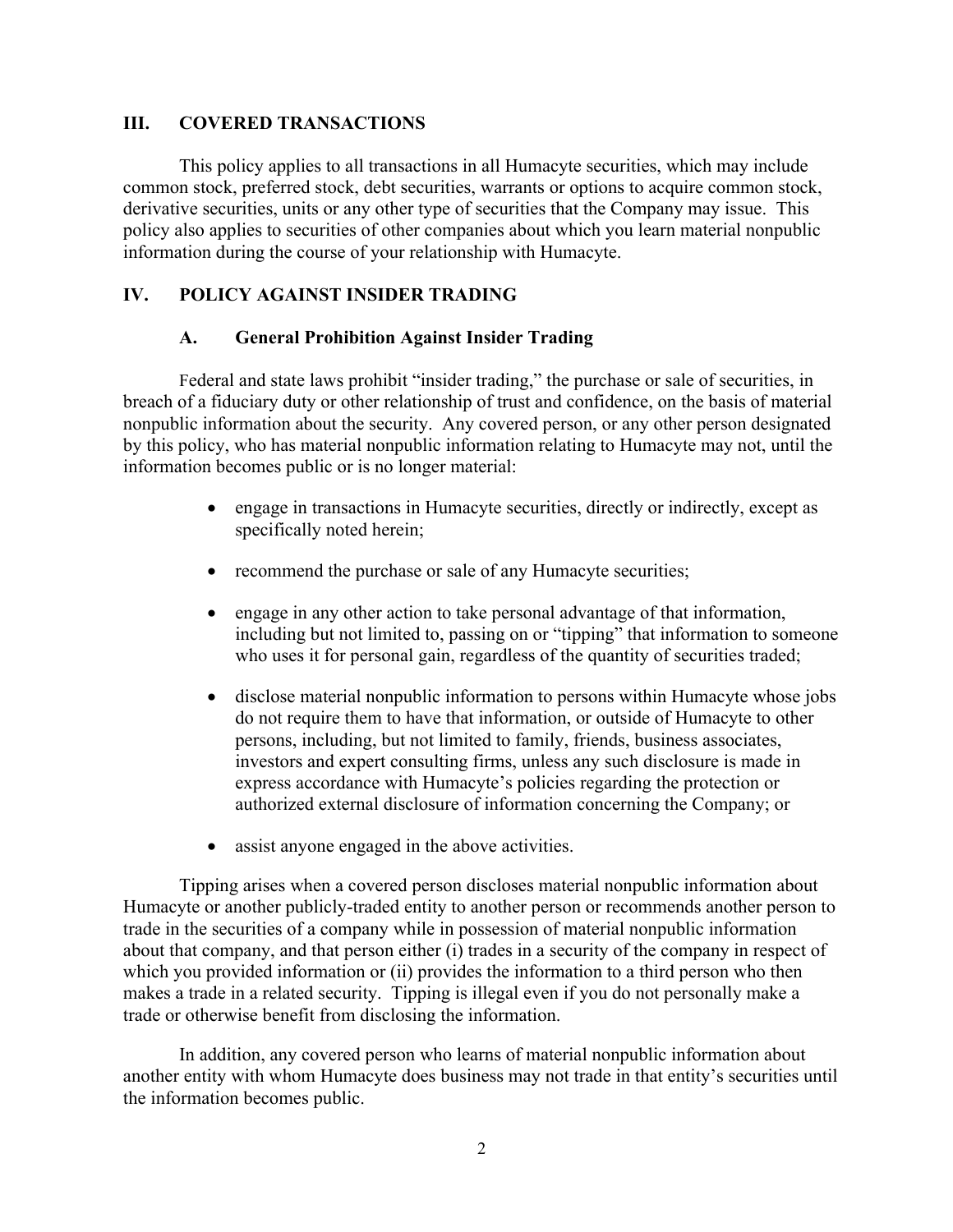Although you may believe it is necessary or justifiable for independent reasons (such as the need to raise money for an emergency expenditure) to engage in a transaction involving Humacyte's securities, there are no exceptions to this policy's prohibition against insider trading. Even the appearance of impropriety must be avoided to preserve Humacyte's reputation for adhering to the highest standards of conduct.

To ensure compliance with this policy, all covered persons must protect the confidentiality of material nonpublic information, by, for example, avoiding casual conversations about such information in public areas and storing files containing material nonpublic information in secure locations. This policy also covers communications and postings made through the Internet. You must not post any nonpublic or confidential information on the Internet, including through chatrooms, discussion groups, or social media platforms. This includes anonymous posts or discussion on the Internet. For more information, please see the Company's social media policy.

Because insider trading law is complex, you should contact the CFO if you have any questions about whether information in your possession is material or nonpublic or if a proposed transaction or communication would violate the insider trading laws. You must also report any unauthorized disclosure of material nonpublic information, whether inadvertent or otherwise, immediately to the CFO.

## **B. What Information is "Material"?**

For the purposes of these policies and procedures, information is "material" if a reasonable investor would consider that information important in making a decision to trade securities. It is also information that, if disclosed, is reasonably likely to affect the market price of Humacyte's securities. Both positive and negative information can be material. Some examples of material information include:

- quarterly or annual earnings information and guidance, including estimates or revisions;
- discussions, proposals or agreements for a significant merger, acquisition or divestiture;
- threatened litigation or administrative actions, or material developments in such matters;
- significant new or prospective contracts, licensing or collaboration agreements;
- significant developments or announcements involving the U.S. Food and Drug Administration and any Humacyte products, regulatory applications, or clinical trials;
- significant changes in marketing, pricing strategies or market share;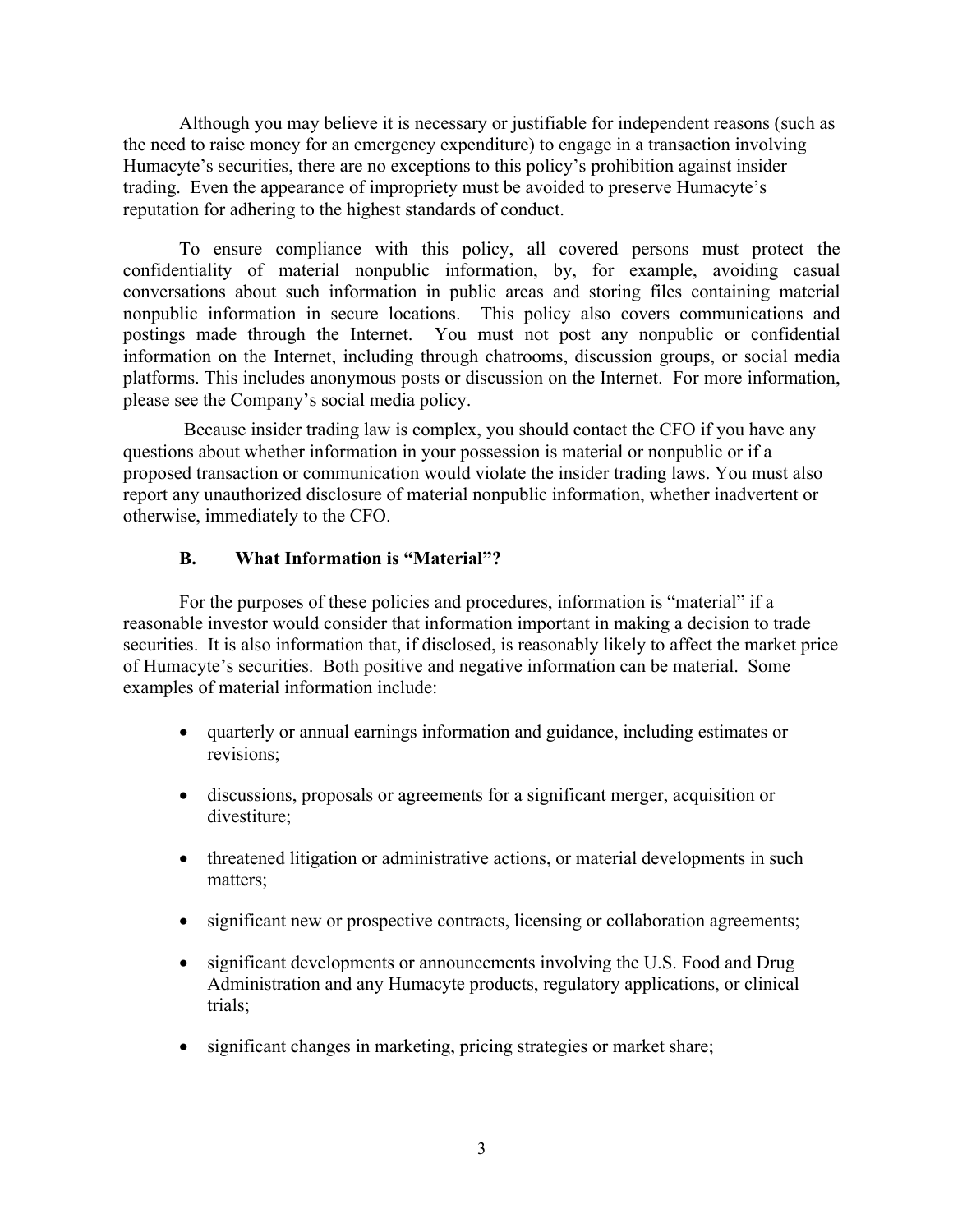- significant research and development initiatives, clinical studies, clinical data or new product prospects;
- changes in business strategies;
- changes in key members of management;
- a significant cybersecurity breach or incident;
- changes in debt ratings; and
- stock splits or changes in dividend policies.

The foregoing list does not include all of the information that could be deemed to be material. Further, courts and the SEC have declined to identify all information that could be deemed to be material.

# **C. What Information is "Nonpublic"?**

Information is "nonpublic" if it has not been widely disseminated to the public, such as through a press release carried over a major news service, a public filing with the SEC or materials sent to stockholders (e.g., a proxy statement or widely disseminated prospectus). Information is also nonpublic if it has been widely disseminated to the public, but sufficient time has not elapsed to permit the investment community to absorb and evaluate the information. In general, one full business day after public release is deemed sufficient for investor absorption and evaluation.

The distribution of information through narrower channels, such as postings on rarelyfrequented websites, may be insufficient to make it public. Also, the fact that nonpublic information is reflected in rumors in the marketplace does not mean that the information has been publicly disseminated. It is important to note that even after information becomes public, many aspects relating to a matter may remain nonpublic.

# **V. RULES FOR SPECIFIC TRANSACTIONS**

In addition to the general prohibition on insider trading described above, certain specific transaction types and related activities are prohibited by this policy.

## **A. Participation in Expert Networks or Similar Consulting Arrangements**

You are not permitted to provide information or services about or relating to Humacyte to "expert network firms" or similar consulting firms. Expert network firms may seek to engage you as a consultant due to your knowledge of Humacyte, or your knowledge of our industry overall. Your provision of such consulting services creates the risk that you may use or disclose, deliberately or inadvertently, Humacyte's confidential information or engage, or assist another party in engaging, in activities that are detrimental to or competitive with the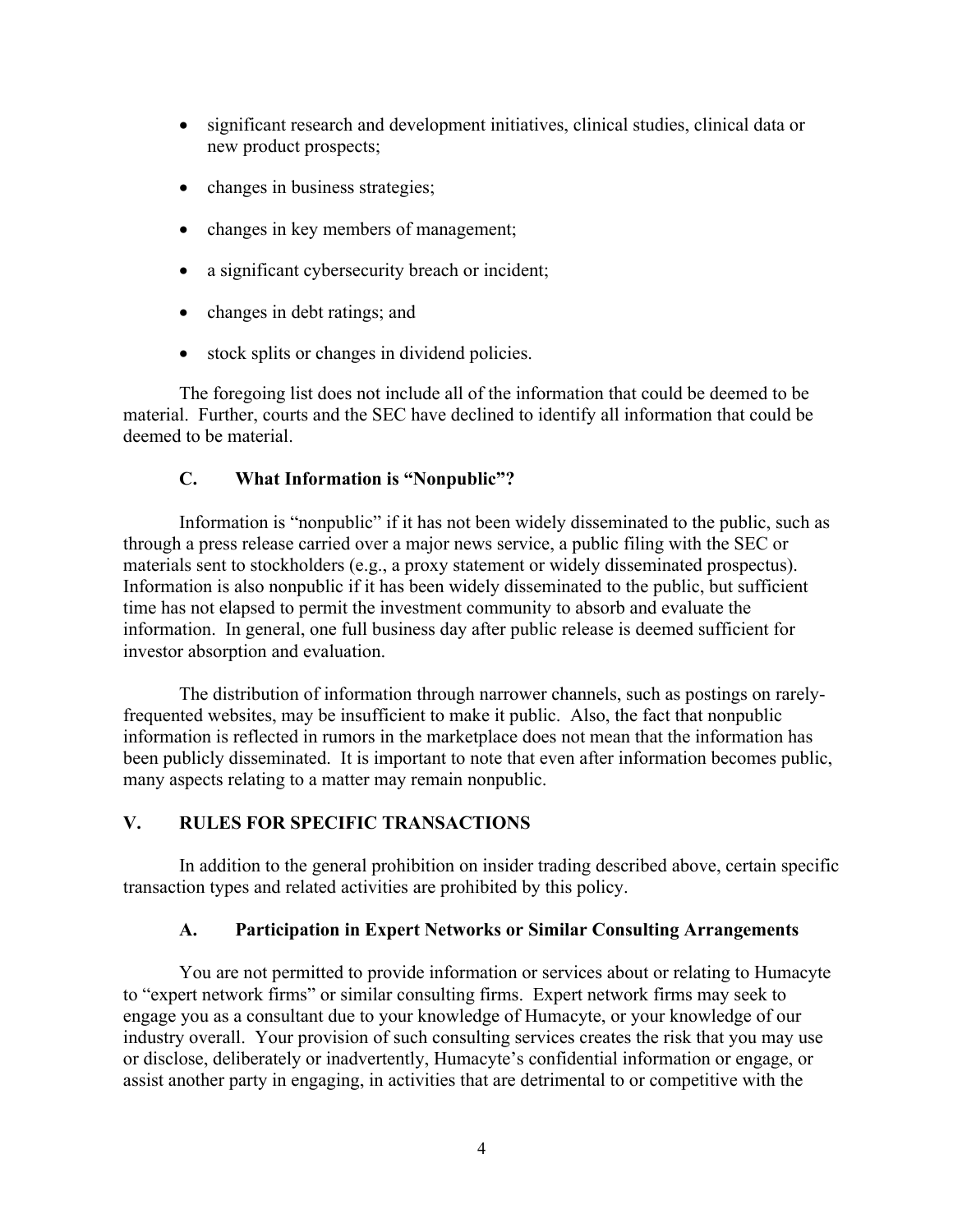Company. Such activity may also violate federal securities laws. Accordingly, participation in such organizations is strictly prohibited.

# **B. Derivatives Transactions**

You may not engage in derivative transactions involving Humacyte's securities. Derivative transactions are speculative transactions that permit a person to leverage his or her investment using a relatively small amount of money. Transactions in options (other than stock options issued by Humacyte) may create the appearance that a covered person is trading based on material nonpublic information and may focus a covered person's attention on Humacyte's short-term performance. Examples of derivative transactions include, but are not limited to, purchases and sales of put and call options.

# **C. Hedging, Pledging and Lending**

You are prohibited from hedging and lending Humacyte securities in any transaction, including by entering into any short sales, swaps, options, puts, calls, forward contracts or any other similar derivatives transaction. Unless authorized in advance by the Board of Directors of Humacyte, you are prohibited from pledging Humacyte securities in any transaction.

# **D. Short Sales**

You may not engage in short selling of Humacyte securities. Selling short includes transactions in which you borrow securities from a broker, sell them, and eventually buy securities on the market to cover the number of securities borrowed from the broker. Profit is made if the price of the securities decreases during the period of borrowing. Short sales may evidence an expectation on the part of the seller that the securities will decline in value, and therefore have the potential to signal to the market that the seller lacks confidence in the Company's prospects.

# **E. Margin Accounts**

You may not engage in purchasing Humacyte securities on margin. Purchasing Humacyte securities on margin involves the use of borrowed money from a brokerage firm to purchase the securities. Holding Humacyte securities in a margin account means that the securities can be sold to pay a loan to the brokerage firm. Covered persons are prohibited from holding Humacyte securities in a margin account because a margin sale might occur at a time when the covered person is aware of material nonpublic information.

# **F. Post-Termination Transactions**

You may not engage in trading in Humacyte securities while in the possession of material nonpublic information after your relationship with the Company has ended. This policy continues to apply to transactions in Humacyte securities even after termination of service to Humacyte. If an individual is in possession of material non-public information when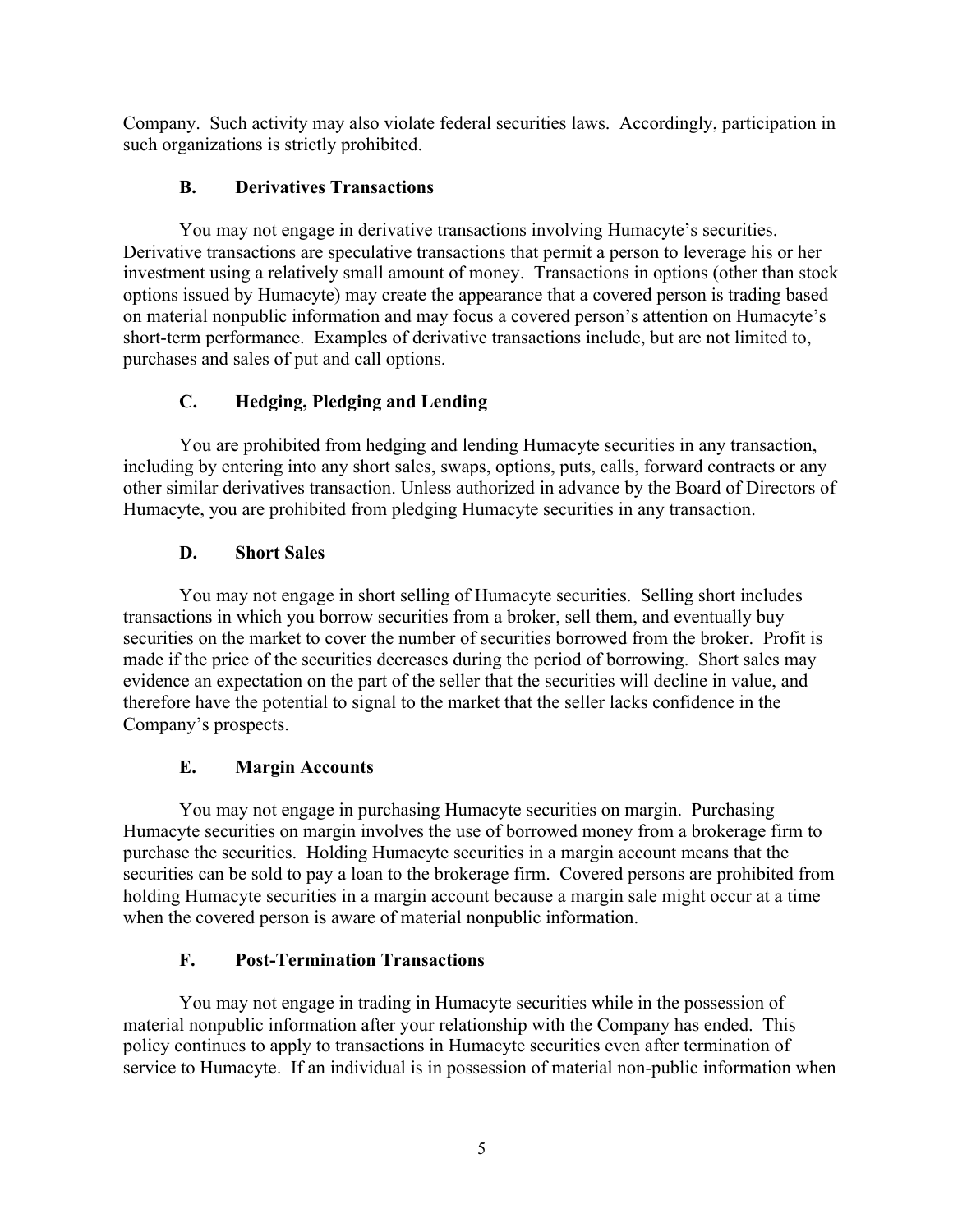his or her service terminates, that individual may not trade in Humacyte securities until that information has become public or is no longer material.

#### **VI. WHEN TRADING IS GENERALLY PERMITTED**

To help directors, officers and employees conduct trades in Humacyte securities in compliance with the general prohibition described above, Humacyte has established mechanisms for effecting trades in the company's securities in compliance with these policies and procedures. If you are not certain whether a proposed transaction complies with the mechanisms described below, you should contact the CFO.

#### **A. Window Periods**

The Company requires that covered persons limit their trading in Company securities to prescribed "Window Periods." The periods between Window Periods are considered "Blackout Periods". Covered persons may not engage in trades in Company securities during Blackout Periods. The requirement to make trades during a Window Period does not apply to transactions described below under the headings "Rule 10b5-1 Plan Trading," "Option Exercises," "Estate Planning and Gifts," "Employee Stock Purchase Plans" and "Tax Obligations."

Under this policy, a Window Period begins at market opening on the second business day after the Company has issued its usual press release announcing quarterly results and ends two weeks prior to the end of the applicable fiscal quarter. The Company retains the discretion to close a Window Period in the event of any major corporate development that has not been announced to the public. The closing or opening of any Window Period will be announced by email and by posting on Humacyte's intranet. If you think you have any material nonpublic information during the Window Period, however, you must consult the CFO before trading Humacyte securities.

Humacyte also strongly encourages employees, family members and close associates of any officer, employee or member of the board of directors to confine their trading in Humacyte securities to a Window Period. While there is no violation of insider trading rules if it can be shown that a family member or other person associated with a director, officer or employee acted independently when trading and without knowledge of material nonpublic information, a strong presumption may arise that material nonpublic information has been shared with such person by the officer, employee or member of the board of directors.

#### **B. Special Blackout Periods**

The Company may impose special periods during which certain covered persons will be prohibited from trading or otherwise effecting transactions in Humacyte securities ("special blackout periods") even though the Window Period would otherwise be open. This would be the case, for example, for Company employees working on a material merger or acquisition transaction, or another event that could involve material nonpublic information. If a special blackout period is imposed, the Company will notify affected individuals by sending them a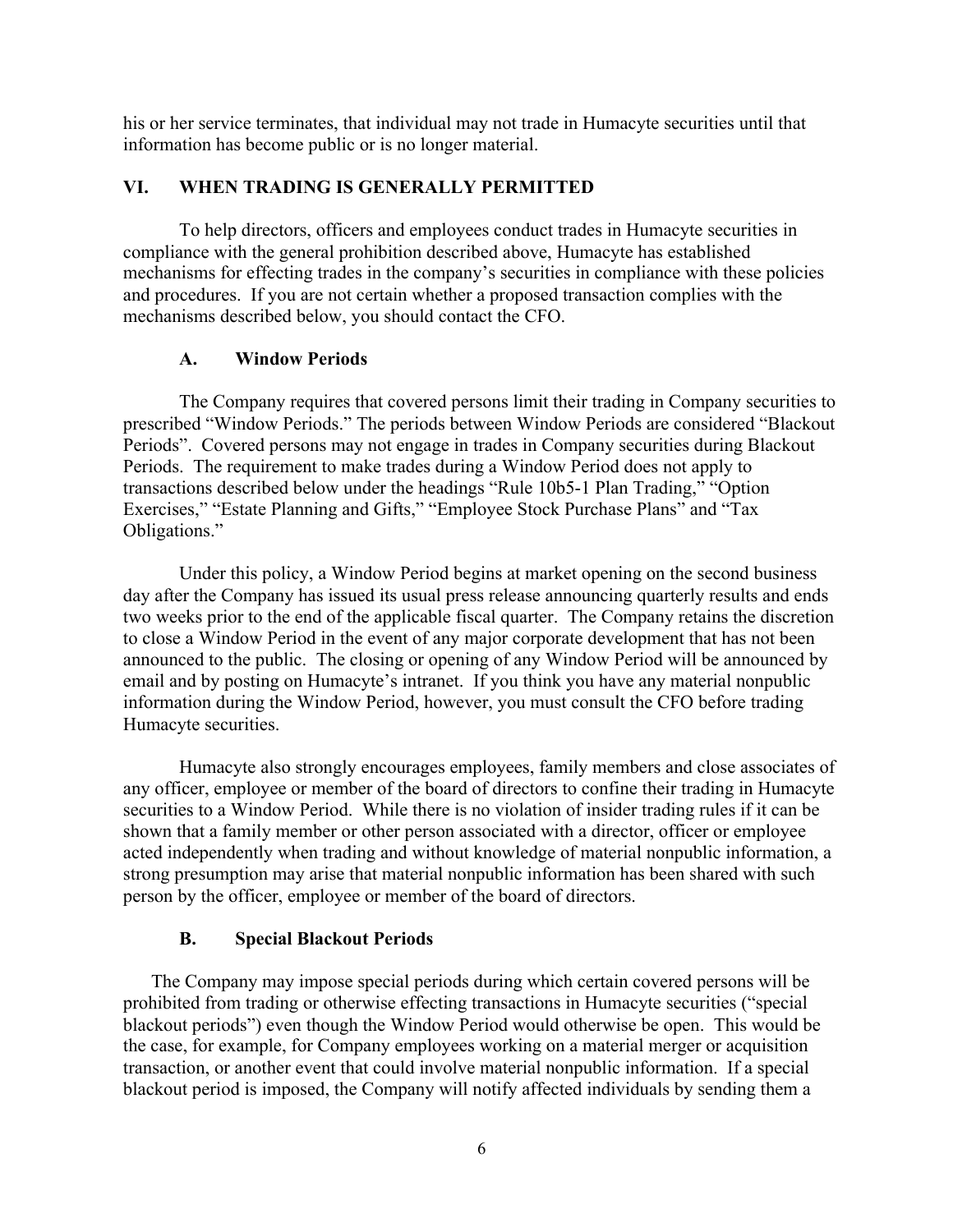notice. The Company will also notify affected individuals at the end of such special blackout period.

Please note that special blackout periods may apply to all individuals working on material transactions or other matters that could involve material nonpublic information, even if those individuals only have a limited role in the transaction. A special blackout period for these matters is not necessarily limited to individuals who are on any particular team or function. The determination of whether a project or transaction is material will be made by the CFO in consultation with the Disclosure Committee.

# **C. 10b5-1 Plan Trading**

To avoid liability for insider trading, officers and members of the board of directors may wish to rely upon the affirmative defenses established by Rule 10b5-1 under the Securities Exchange Act of 1934 (the "Exchange Act"). Rule 10b5-1 is available to an individual or entity who purchases or sells a security under a binding contract, specific instruction or written plan that the person or entity put into place before becoming aware of material nonpublic information (such a written plan, a "Rule 10b5-1 plan").

The Company strongly encourages that the following covered persons enter into a Rule 10b5-1 plan in accordance with this policy: (i) members of the board of directors, (ii) officers appointed by the board of directors and (iii) members of the Humacyte leadership team (HLT). In addition, other covered persons may be encouraged to enter into a Rule 10b5-1 plan based on the determination of the CFO.

A covered person who enters into a Rule 10b5-1 plan is strongly discouraged from trading in any securities of the Company outside of the Rule 10b5-1 plan.

To create a Rule 10b5-1 plan, you must enter into a written plan for trading securities that has the following three attributes. The plan must:

- specify the amount, price and date of the transaction;
- include a written formula, algorithm or computer program for determining the amount, price and date of the transaction; and
- not permit the person for whom shares are being purchased or sold to exercise any subsequent influence over how, when or whether to effect purchases or sales, while at the same time ensuring that the person effecting the trades is not aware of any material nonpublic information at the time of the trades.

In order to rely on the defense, a person must enter into the contract, instruction or written plan in good faith, at a time when he or she is not in possession of material nonpublic information and not with the intent to evade the insider trading prohibitions. Frequent amendment of, or deviation from, a trading plan may make it difficult for an insider to demonstrate that he or she has satisfied the rule's "good faith" requirement.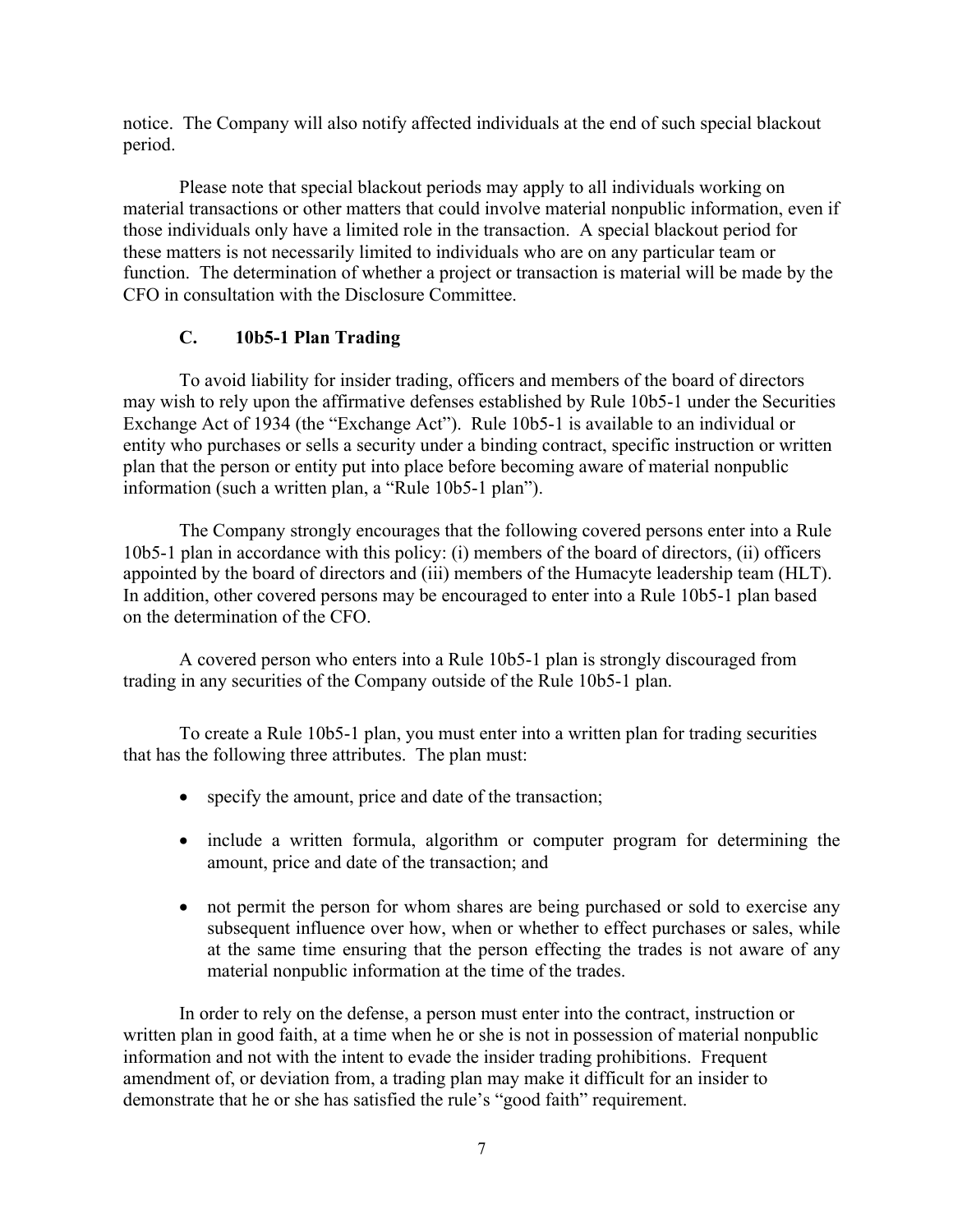Stock brokerage firms may assist directors, officers and employees in establishing Rule 10b5-1 plans. To ensure that such arrangements comply with Rule 10b5-1, Humacyte requires that any covered person who wishes to establish a Rule 10b5-1 plan:

- enter into the required contract, provide the required instructions, or adopt the required plan, during a Window Period and otherwise while not in possession of material nonpublic information;
- obtain prior approval from the CFO for such Rule 10b5-1 plan;
- report promptly to the CFO all transactions made pursuant to the Rule 10b5-1 plan as well as Rule 10b5-1 plan modifications (including terminations);
- allow for at least 30 days between creation of the plan and the execution of the first trade under the plan;
- have no more than one plan in effect at any given time;
- adopt a plan with a duration of at least 6 months; and
- for directors and officers subject to Section 16 of the Exchange Act, report promptly to the CFO all transactions made pursuant to the Rule 10b5-1 plan.

## **D. Options Exercises**

Directors, officers and employees who have stock options or other rights granted by Humacyte to purchase securities from the Company may exercise the options or purchase rights at any time permitted under the terms of the applicable option or other agreement so long as the exercise does not involve a broker-assisted cashless exercise. This rule applies only to options or purchase rights granted by the Company. Rules pertaining to options or purchase rights granted by third parties are described in the sections above captioned "Derivatives Transactions," "Short Sales" and "Margin Accounts." Please be aware, however, that any subsequent sale of securities purchased in accordance with this policy must be made during a Window Period, pursuant to a Rule 10b5-1 plan, or otherwise approved by the CFO.

## **E. Estate Planning and Gifts**

Directors, officers and employees may at any time make bona fide gifts of Humacyte securities (such as charitable donations or family gifts or estate planning transfers). Depending on the circumstances, recipients of gifts may be subject to restrictions on subsequent sales of securities. Gifts that are designed to circumvent the insider trading rules are not permitted.

## **F. Employee Stock Purchase Plans**

Purchases of Humacyte stock under the Company's employee stock purchase plan, if any, resulting from periodic or lump sum contributions of money thereto, pursuant to an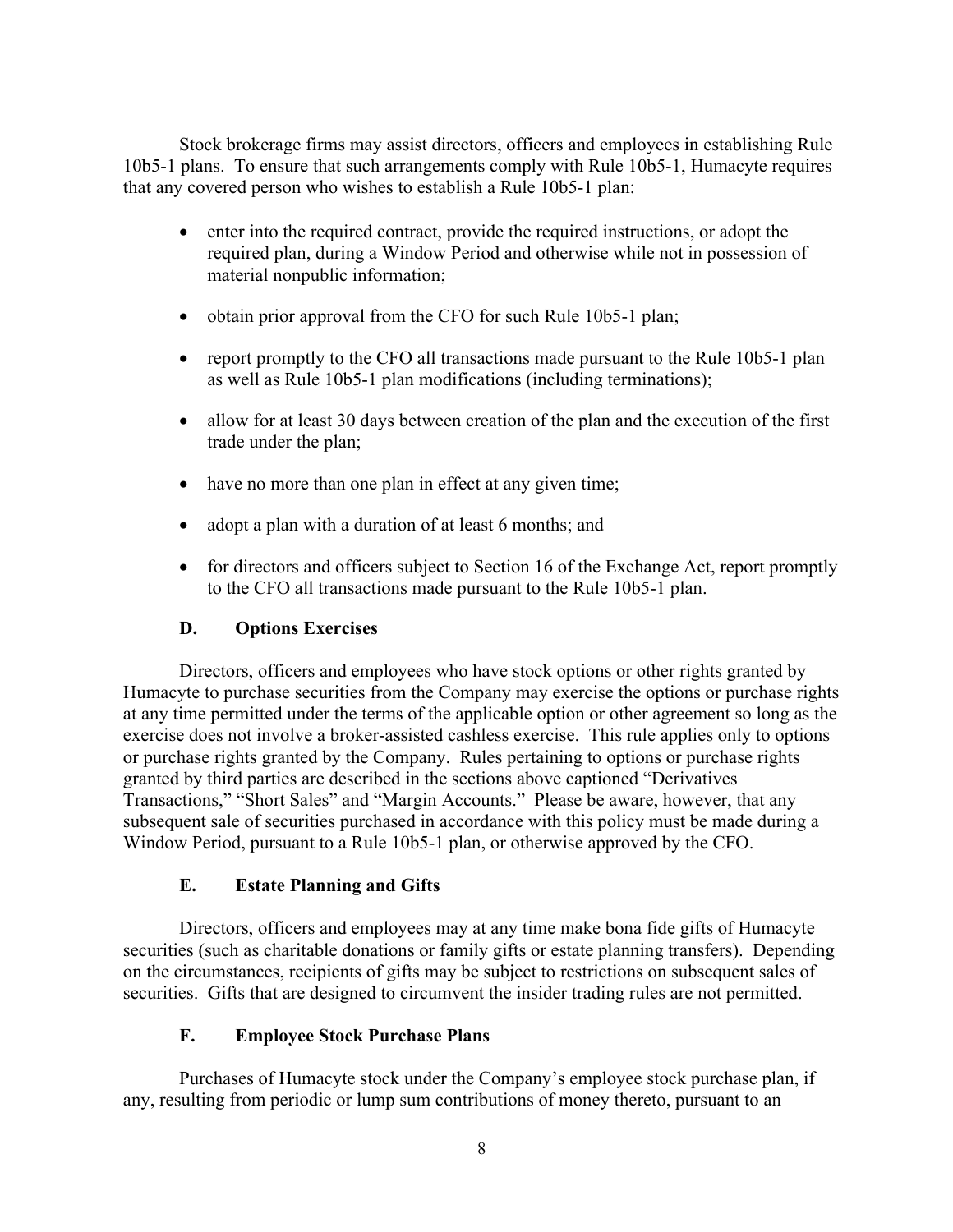election made at the time of plan enrollment, are not subject to this policy. Your initial election to participate in the plan, changes to that election for any enrollment period and sales of Humacyte stock purchased pursuant to the plan *are* subject to this policy and must comply therewith.

# **G. Tax Obligations**

Transactions between covered persons and Humacyte that are undertaken to satisfy tax obligations, such as the vesting of restricted stock units and the net issuance of shares, which effectively involves disposing of vested shares to the Company, are exempt under this policy.

# **VII. PRE-CLEARANCE PROCEDURES**

The following Company personnel may not trade or engage in any other transaction involving the Company's securities (including a securities plan transaction such as an option exercise, a gift, a loan or pledge, a contribution to a trust or any other transfer) without first obtaining pre-clearance of the transaction from the CFO:

- all directors, executive officers and members of HLT who trade outside of a Rule 10b5-1 plan entered into in accordance with this policy;
- key financial or investor relations employees as designated by the CFO; and
- all such other individuals as designated by the CFO.

This pre-clearance requirement applies regardless of whether (i) the individual subject to preclearance possesses material nonpublic information regarding the Company or its securities or (ii) the trade occurs during a Window Period.

 A request for pre-clearance must be submitted to the CFO, or the Chief Executive Officer in the case of requests for pre-clearance made by the CFO, at least two business days prior to consummation of an intended transaction. Notice may be given orally or in writing and should include in the request (i) the transaction type, (ii) the number and type of securities he or she intends to trade, (iii) the intended transaction date, (iv) a confirmation that he or she has reviewed this policy and (v) a confirmation that he or she is not aware of any material nonpublic information about the Company or its securities. Approval or denial of the preclearance request will be provided to the insider in writing.

If a proposed transaction receives pre-clearance, the pre-cleared trade must be effected by the close of business on the second business day following receipt of pre-clearance unless (i) the insider becomes aware of material nonpublic information or (ii) the insider is advised by the Company that the pre-clearance has been revoked prior to that time. In the case of either (i) or (ii), the trade must not be completed. For example, if the pre-clearance were issued on a Friday, it would generally be effective through the close of business on the next Tuesday. If the transaction order is not placed within this time period, clearance of the transaction must be re-requested. Notice of a pre-cleared transaction must be provided by the applicable insider to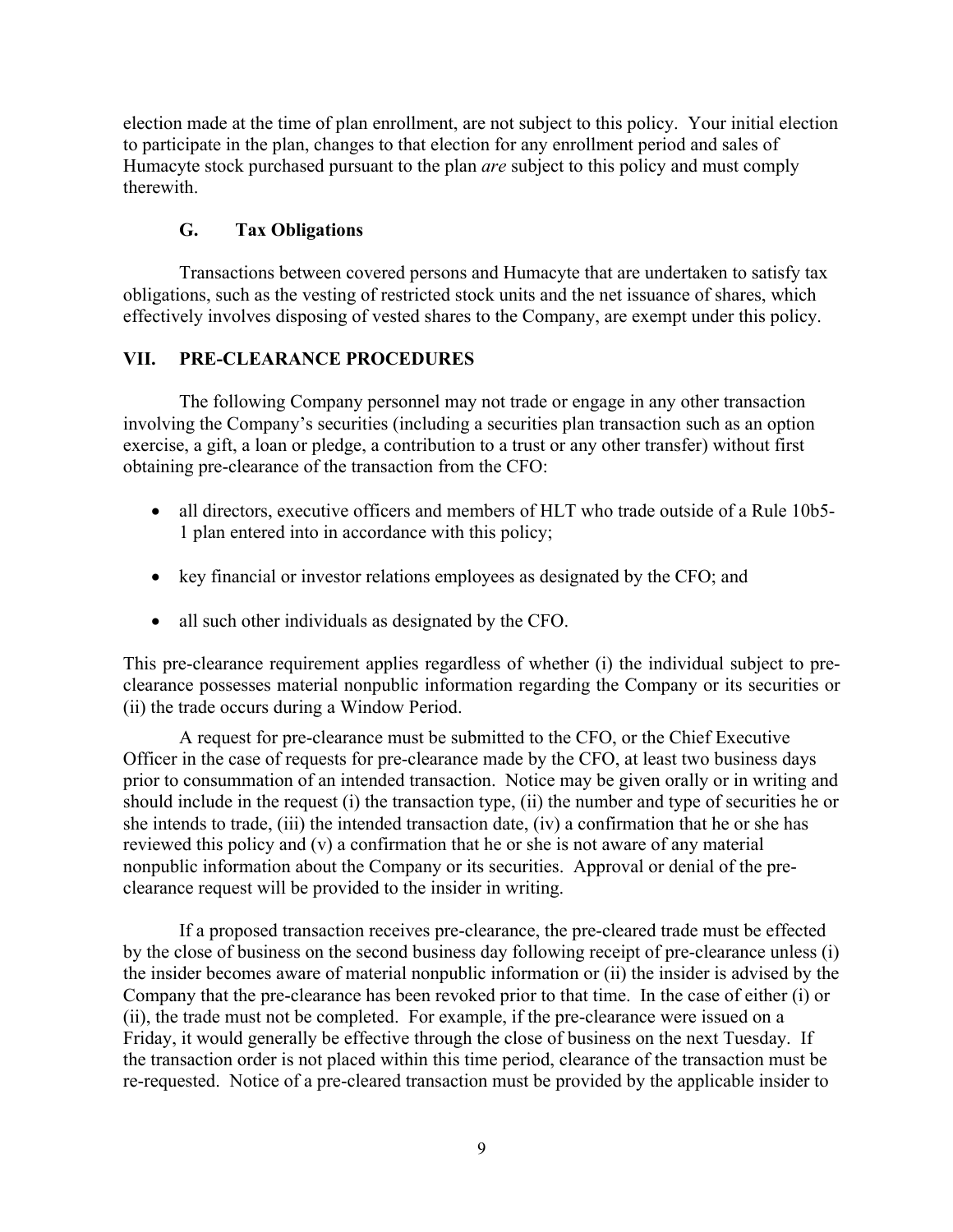the CFO on the same date of execution. Please note that the date of execution is the trade date and not the settlement date.

## **VIII. SECTION 16 POLICY**

Covered persons who are Company directors and officers subject to Section 16 of the Exchange Act must follow the additional policies and procedures set forth in Annex A to this policy.

## **IX. INQUIRIES**

Any person who has a question about this policy or its application to any proposed transaction may obtain additional guidance from the CFO, who can be reached by e-mail at dsander@humacyte.com.

Approved on August 23, 2021.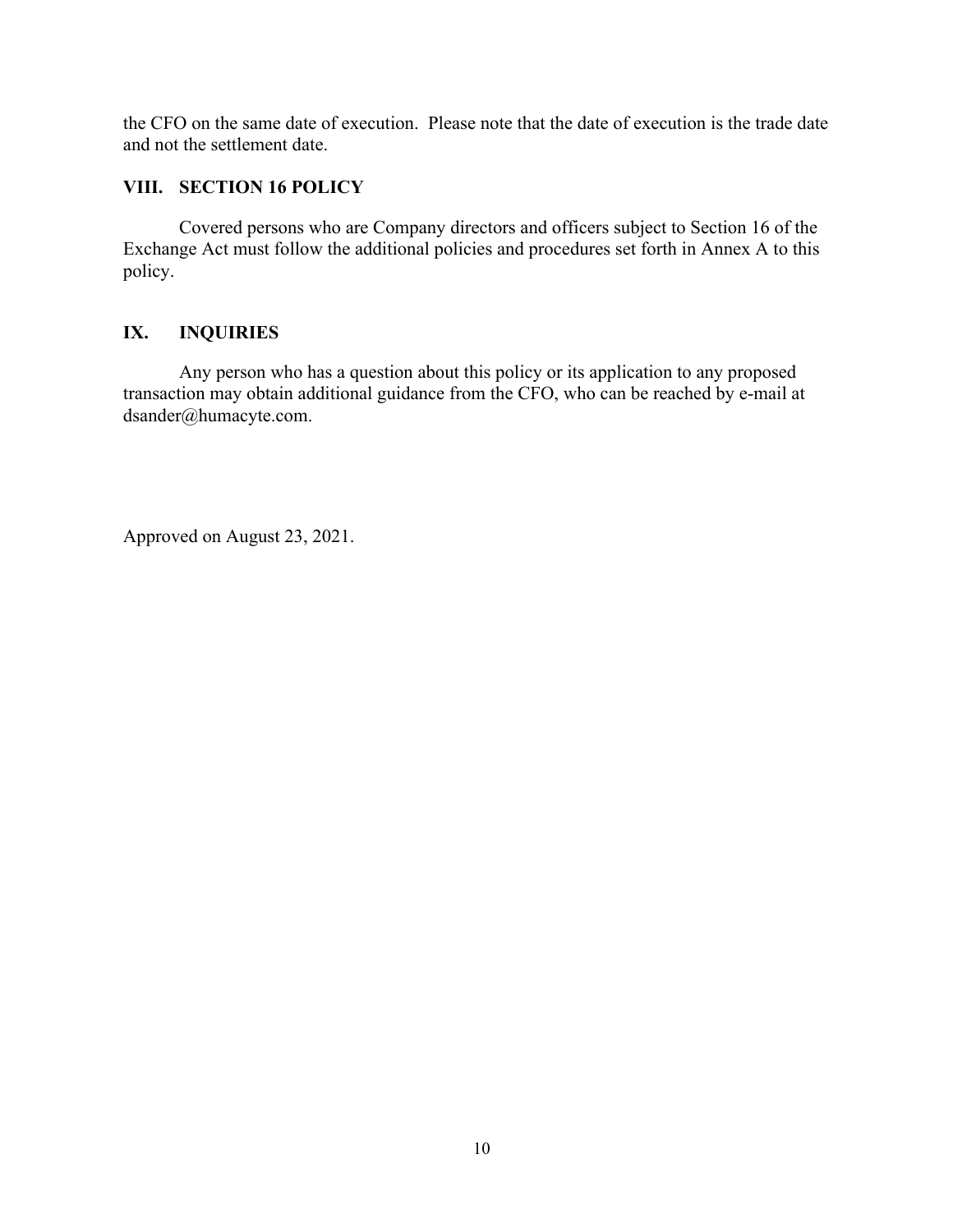## **ANNEX A**

## **ADDITIONAL POLICIES AND PROCEDURES ON TRADING HUMACYTE SECURITIES BY COMPANY DIRECTORS AND OFFICERS**

#### **I. INTRODUCTION**

Humacyte, Inc. ("Humacyte" or the "Company") has adopted the following policies and procedures with respect to trading in Humacyte securities by the Company's directors and officers. These policies and procedures supplement the Humacyte Insider Trading Policy and are designed to help directors and officers comply with the requirements of Section 16 of the Securities Exchange Act of 1934 (the "Exchange Act").

All persons subject to this policy are responsible for reading these policies and procedures and complying with them. You should direct any questions about the application of these policies and procedures or requests for exceptions, to the Chief Financial Officer ("CFO"). Although the CFO generally is responsible for the implementation of these policies and procedures, the CFO may designate employees to carry out any of the duties described below.

## **II. PERSONS AFFECTED**

This policy applies to Humacyte's directors and officers. Humacyte's board of directors has designated "officers" for purposes of Section 16, each of whom will be subject to the reporting requirements and "short-swing" profit provisions of Section 16 discussed below. If you are a director of Humacyte or have been designated as an "officer" of Humacyte for the purposes of Section 16, you should read this Annex carefully.

# **III. REPORTING AND OTHER TRADING RESTRICTIONS UNDER FEDERAL SECURITIES LAWS**

## **A. Section 16(a) Reporting Requirements**

Section 16(a) of the Exchange Act requires that Humacyte's insiders file electronic beneficial ownership reports in connection with their purchases and sales of the Company's securities. Securities and Exchange Commission ("SEC") rules require that all filings be made with the SEC electronically and on Humacyte's website. Further, Humacyte is required to disclose in its annual proxy statement the names of all insiders who have failed to timely file all required Section 16(a) reports.

#### **1. Form 3**

An insider must file a Form 3 (entitled "Initial Statement of Beneficial Ownership of Securities") with the SEC to report that he or she is an insider and his or her ownership interests in Humacyte. Anyone becoming an insider in the future must file a Form 3 within ten days of becoming an insider.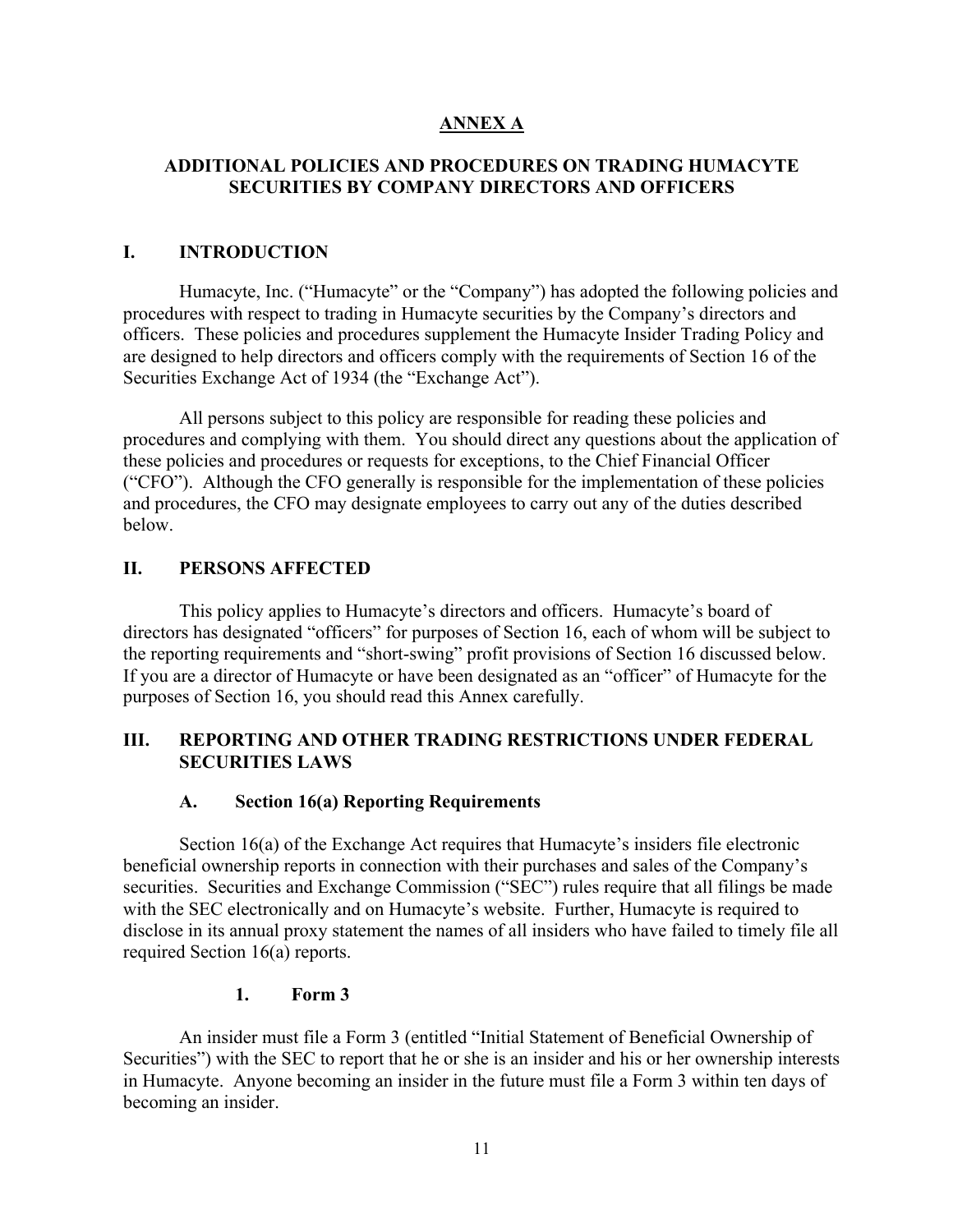## **2. Forms 4 and 5**

An insider must file a Form 4 (entitled "Statement of Changes in Beneficial Ownership") with the SEC to report a transaction within two business days after the date of such transaction if it results in a change in his or her beneficial ownership of Humacyte's equity securities. There are three general exceptions to the two-business-day reporting requirement.

First, the following types of transactions may be reported on a Form 4 within two business days following the date the insider receives *notice of the transaction* (but in no event later than five business days following the transaction), rather than two business days following the date on which the transaction occurs:

- a transaction pursuant to a Rule 10b5-1 plan under which the insider does not select the date on which the purchases or sales take place; and
- a "discretionary transaction" (as defined in Rule 16b-3) pursuant to an employee benefit plan for which the insider does not select the date on which transactions take place (such as transfers in or out of, or cash withdrawals from, a company stock fund in a 401(k) plan or other employee benefit plan).

Second, certain transactions may, and in a few instances must, be reported on a yearend Form 5 (entitled "Annual Statement of Changes in Beneficial Ownership of Securities"). A Form 5 must be filed with the SEC within 45 days after the end of such fiscal year by each person who was an insider for any part of a company's fiscal year (unless he or she has no transactions to report on the Form 5). There are certain types of stock transactions that the SEC has designated as eligible for Form 5 filing (rather than a Form 4 filing). The most common transaction that can be reported on a Form 5 is an acquisition or disposition of securities by gift. Insiders also must report on a Form 5 all transactions that occurred during the fiscal year that should have been, but were not, reported earlier on Form 4.

Third, the following types of transactions do not trigger any Form 4 or Form 5 filing requirement:

- an acquisition under an employee stock purchase plan;
- a transaction (other than a "discretionary transaction") under certain employee benefit plans, such as pension plans,  $401(k)$  plans, or related excess benefit plans;
- an acquisition through a stock split, stock dividend or other pro rata distribution to stockholders of the Company;
- an acquisition under certain dividend or interest reinvestment plans; and
- an acquisition or disposition as a result of a domestic relations orders (such as a divorce decree).